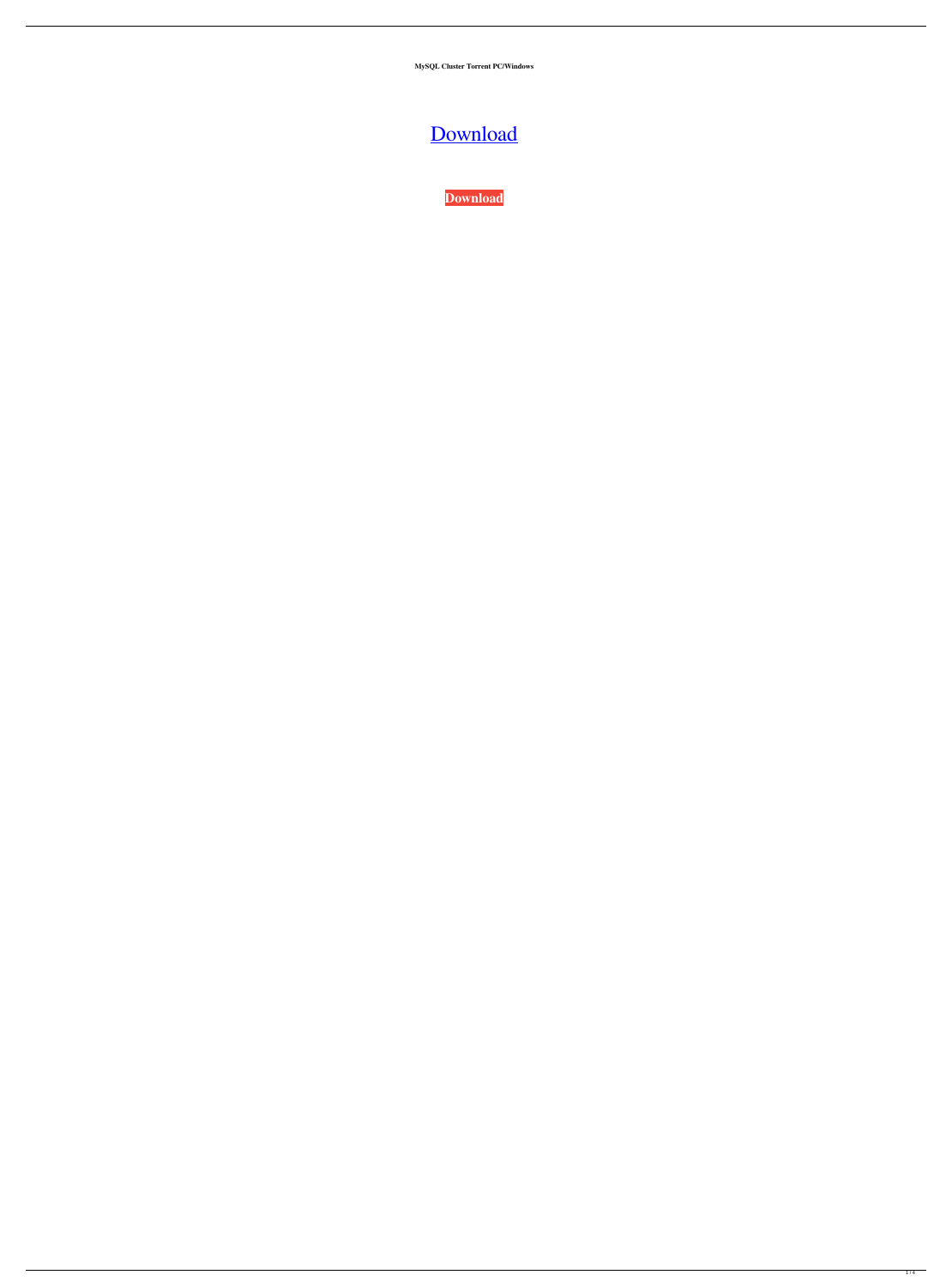#### **MySQL Cluster Crack+ Free Download [32|64bit] [2022-Latest]**

MySQL Cluster Crack Keygen consists of a number of nodes organized into a master-slave architecture. Each node is a physical machine on which MySQL is installed. Some of these nodes are slave nodes in which data is stored, processed by a thread pool in which a set of threads is allocated to process queries. Master nodes are different from the slaves. They are responsible for managing the other nodes in the cluster. This includes initializati to slaves. The basic components of a MySQL Cluster Free Download are: -- A SQL database engine -- Clusterware that provides storage engine support, a master node, a slave node, and a thread pool -- Various library files fo one is a master node A MySQL cluster provides redundancy, scalability, and performance. For instance, it allows you to easily build a distributed application in which data is automatically split across multiple nodes. You to make the cluster larger in size or more fault tolerant. There are three cluster types: 1. Single master/multiple slave, in which the cluster is set up with a single masters/multiple slaves, in which the cluster is set u master nodes and one or more slave nodes You can choose a cluster type that best suits your application. When you setup a cluster, you need to select a master node, which is the node responsible for providing the cluster s You can create a cluster from an existing server installation using the online tool in the cluster manager. The online tool is enabled when the MySQL Cluster is configured as a standalone product. Once the cluster is initi

Key-value storage, featuring a simple API. The Keymacro library provides a simple, light-weight, key-value store. The API and implementation are designed to be similar to the built-in dict (stored data) and list (stored in list of keys or values. The API exposes key-value storage as a dict-like object. Keys are strings and values are arbitrary types. The Keymacro implementation utilizes native data types to store keys and values in arrays or initializing Keymacro. Note that the initial value for keys and values are set as null. The next time a node is started, it will have the initial data. Riak Description: Riak provides storage and synchronization for binary Amazon S3. Riak also provides a CQL-like query language for querying data. Riak is scalable, fault-tolerant, and horizontally scalable. Riak is built for data-intensive applications, such as social networking, data synchro can store large amounts of data efficiently because it was designed to store many small pieces of data efficiently. Riak is built using Erlang, an open source functional programming language. In addition to providing data lightweight, small, scalable, and available on a wide range of hardware platforms. Riak provides easy development tools, including Riak Search, a text search engine based on Lucene, and a command-line interface for quick t include support for new digital signature tags, access to the OpenPGP objects, and an encryption- 77a5ca646e

### **MySQL Cluster Crack Free**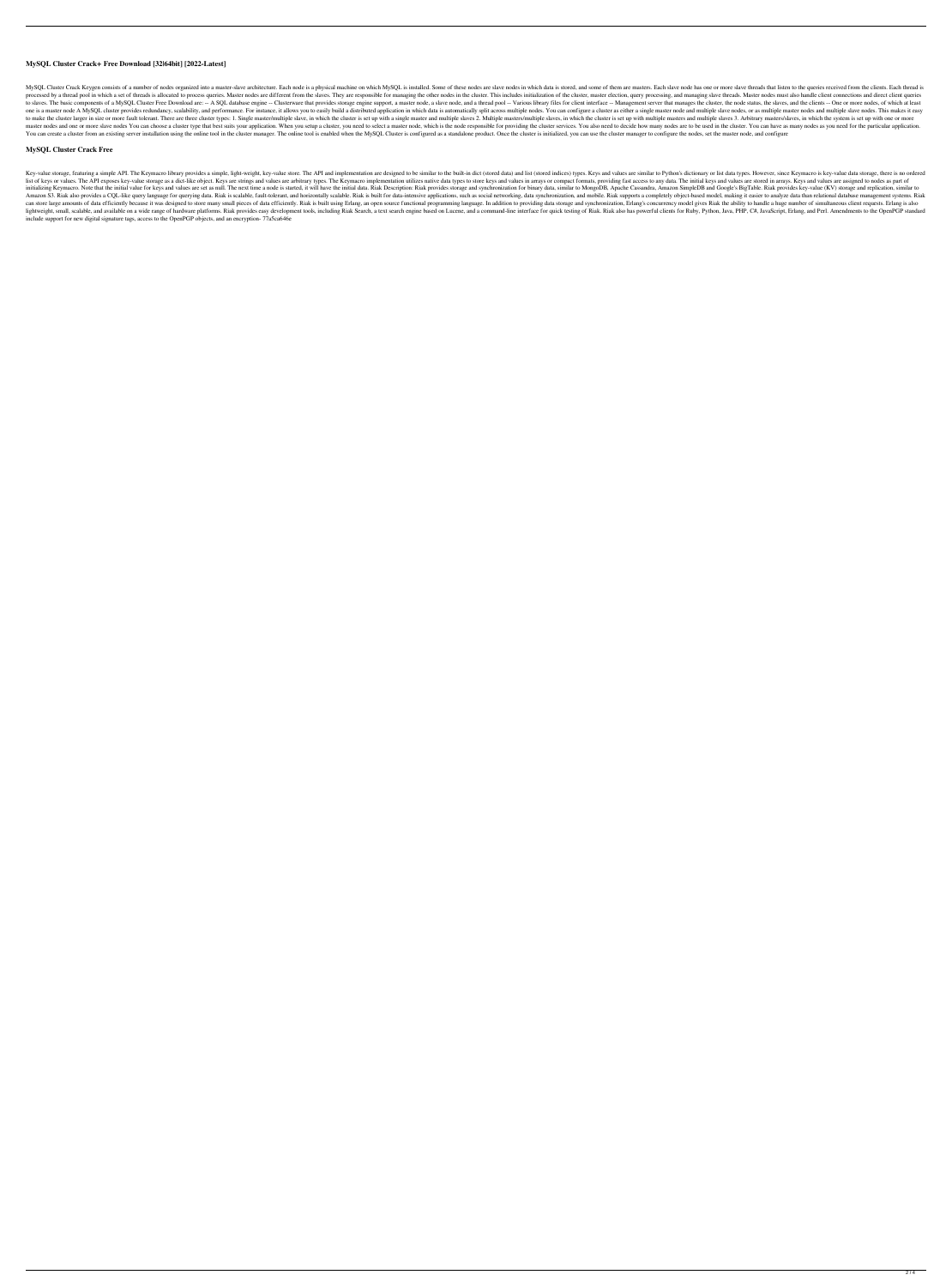#### **MySQL Cluster Crack+**

Version App-Searcher Available for MySQL 5.1, 5.5 Features Data-sensor High-availability Low latency Sharding OS support Win Win Linux Ubuntu Windows DB2 7.1 Cisco 7.2 DB2 Express-C 7.3 DB2 Express-CX 7.4 DB2 MaxScale 7.5 Oracle RDBMS 8.3 Oracle S.4 Oracle GoldenGate 8.5 Oracle iAnywhere DataMover 8.7 Oracle Solaris Zones 8.8 Oracle 8.9 IBM 9.1 OS/390 9.2 IBM 9.4 OS/390 9.9 Linux 9.10 Linux 9.11 Linux 9.12 Linux 9.13 Linux 9.13 Linux 9.14 L Linux 10.8 Linux 10.9 Linux 10.10 Linux 10.11 Linux 10.12 Linux 10.13 Linux 10.14

#### **What's New In?**

MySQL Cluster provides advanced technology for performance and scalability of MySQL, the most popular open source database solution. It's a high-performance, multi-master replication system which is based on the MySQL stor protocol. MySQL Cluster allows for high throughput with a very low latency and a reduced response time. Clustering technology in MySQL Cluster is based on the NDB (short for "network database") storage engine, specifically time and it is constantly synchronized. The management nodes are responsible for controlling the data nodes, instead of sharing the data tables and being updated concurrently. Clustering technology offers the ability to in architecture and advanced replication functionality. Clusters provide horizontal scalability in terms of the number of nodes, as well as vertical scalability, which enables you to increase the capacity of your database. Th synchronized back to the master server. This guarantees data availability and provides a high-availability system for your databases. High Availability: MySQL Cluster provides automatic failover for the master server to an cluster. In case of a node failure or when the node is disconnected, the master server can detect this and take measures to restore the failed node and to switch over to another active node, thereby maintaining the databas terms of the number of nodes as well as the storage space. Depending on the configuration of your cluster, you can scale replication up or down. Cluster replication is useful in the following cases: High Availability for a master node. The replication of the data is done synchronously in order to provide uninterrupted service. This configuration is useful in case of a server failure or when the master node is under heavy load. High Availabil